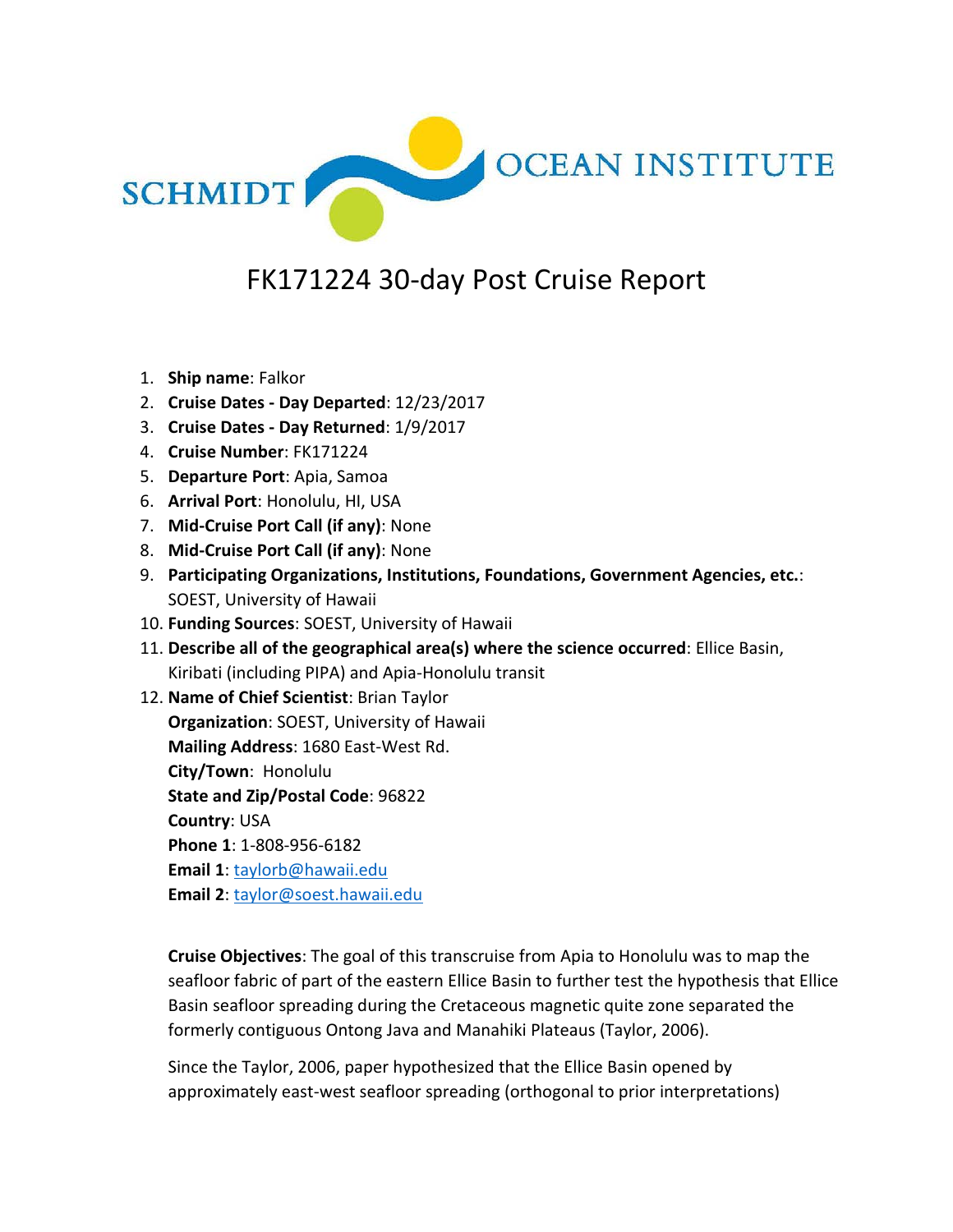additional swath bathymetry data collection has added support for this hypothesis (e.g., Chandler et al., 2012, 2015). A recent NSF-funded cruise (Wessel et al., unpublished) has provided further support in the central and western basin. Nevertheless, the majority of the Ellice Basin remains unmapped, and large gaps exist between the three regions of detailed surveys.

The additional mapping on this transcruise helped fill in the gap between the central and eastern survey areas in order, it was proposed, to (a) better interpolate the fracture zone and abyssal hill patterns that link the two, and (b) expand the surveyed area around an enigmatic "V"-shaped pattern of intersecting fracture zones in the eastern area to determine what this feature represents (e.g., a change in the basin pole of opening).

The results were unexpected and therefore very interesting. Rather than being able to simply link the fracture zones between the central and eastern parts of the basin, the new data revealed many fracture zone terminations and hence that the opening of the central and eastern parts of the basin were not contiguous. A more complex evolution, involving not just changes in the poles of opening but also jumps in the centers of spreading, is required by the new data.

13. **Cruise Summary**: The additional mapping on this transcruise helped fill in the gap between the central and eastern survey areas in order, it was proposed, to (a) better interpolate the fracture zone and abyssal hill patterns that link the two, and (b) expand the surveyed area around an enigmatic "V"-shaped pattern of intersecting fracture zones in the eastern area to determine what this feature represents (e.g., a change in the basin pole of opening).

The results were unexpected and therefore very interesting. Rather than being able to simply link the fracture zones between the central and eastern parts of the basin, the new data revealed many fracture zone terminations and hence that the opening of the central and eastern parts of the basin were not contiguous. A more complex evolution, involving not just changes in the poles of opening but also jumps in the centers of spreading, is required by the new data.

Multibeam mapping with the EM302 was conducted successfully in Kiribati waters (21,400 square km, including 17,240 square km in the Phoenix Islands Protected Area (PIPA)) – about 70% more than proposed – as well as during transit through US and international waters between Apia and the approach to Honolulu (ending at 18°50'N). XBTs were deployed as needed outside PIPA to collect sound velocity profiles (SVPs); inside PIPA we used SVPs from CTD casts made in October on FK171005. The EM302 raw files were all edited using Qimera, and cleaned gsf files were prepared and archived.